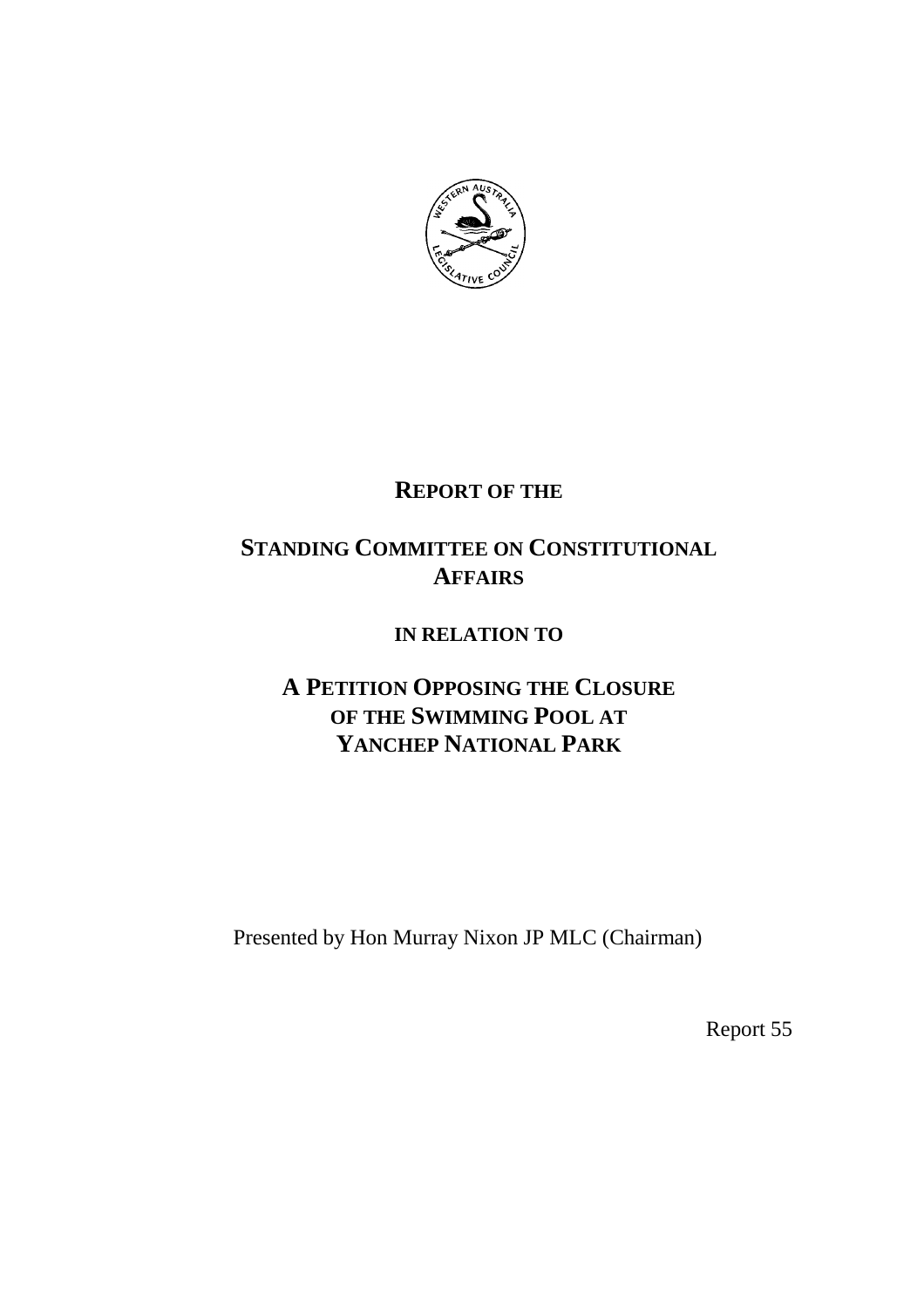## **STANDING COMMITTEE ON CONSTITUTIONAL AFFAIRS**

#### **Date first appointed:**

December 21 1989

#### **Terms of Reference:**

- 1 The functions of the committee are to inquire into and report on:
	- a) the constitutional law, customs and usages of Western Australia;
	- b) the constitutional or legal relationships between Western Australia and the Commonwealth, the States and Territories,

and any related matter or issue;

- c) a bill to which SO 230 (c) applies but subject to SO 230 (d);
- d) any petition.
- 2 A petition stands referred after presentation. The committee may refer a petition to another standing committee where the subject matter of the petition is within the terms of reference of that standing committee. A standing committee to which a petition is referred shall report to the House as it thinks fit.

#### **Members as at the time of this inquiry:**

Hon Murray Nixon JP MLC (Chairman) Hon Ray Halligan MLC Hon Ken Travers MLC

#### **Staff as at the time of this inquiry:**

Felicity Beattie, Advisory Officer Mr David Driscoll, Committee Clerk

#### **Address:**

Parliament House, Perth WA 6000, Telephone (08) 9222 7222 Website: http://www.parliament.wa.gov.au

#### **ISBN 0 7307 6418 4**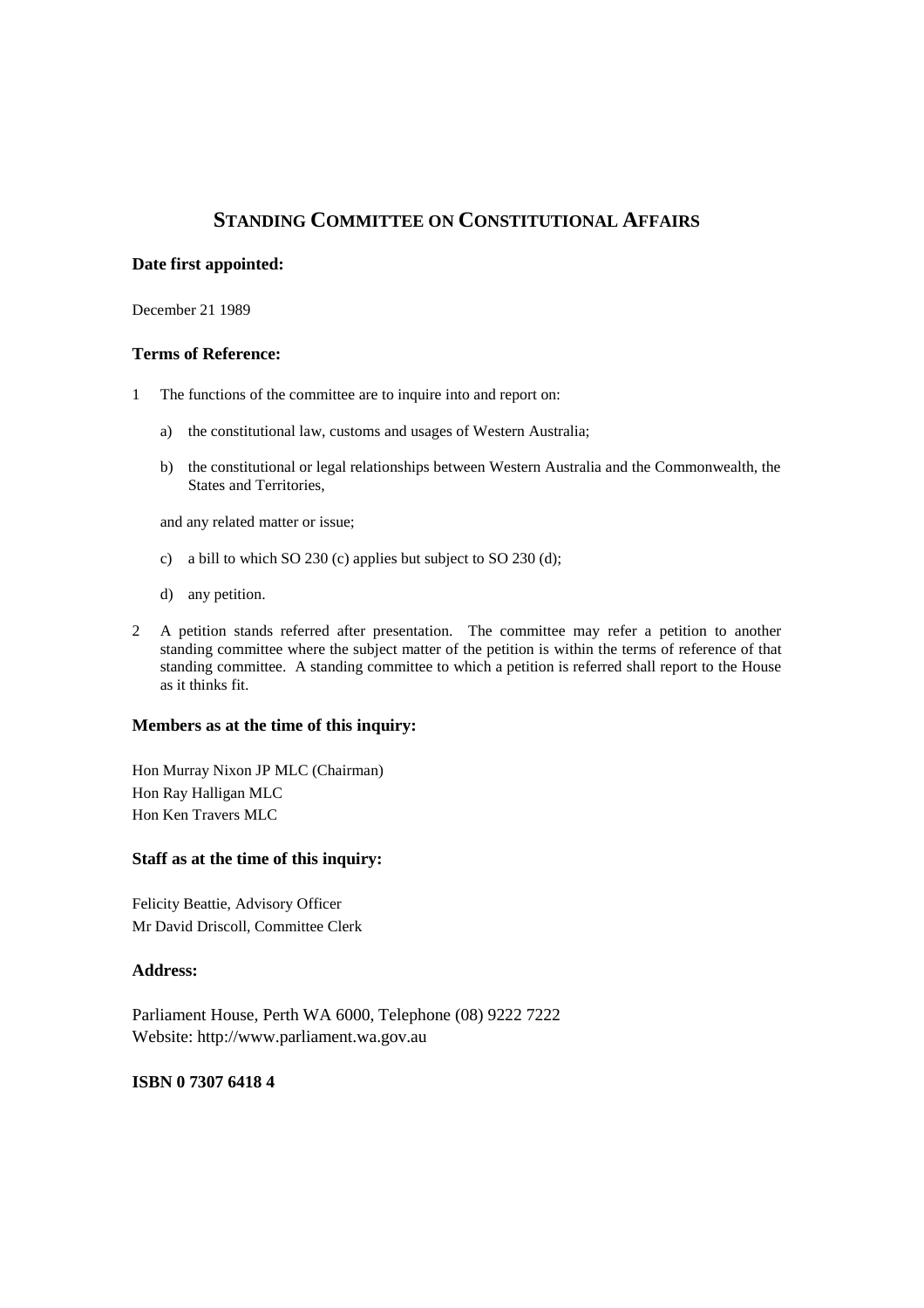## **CONTENTS**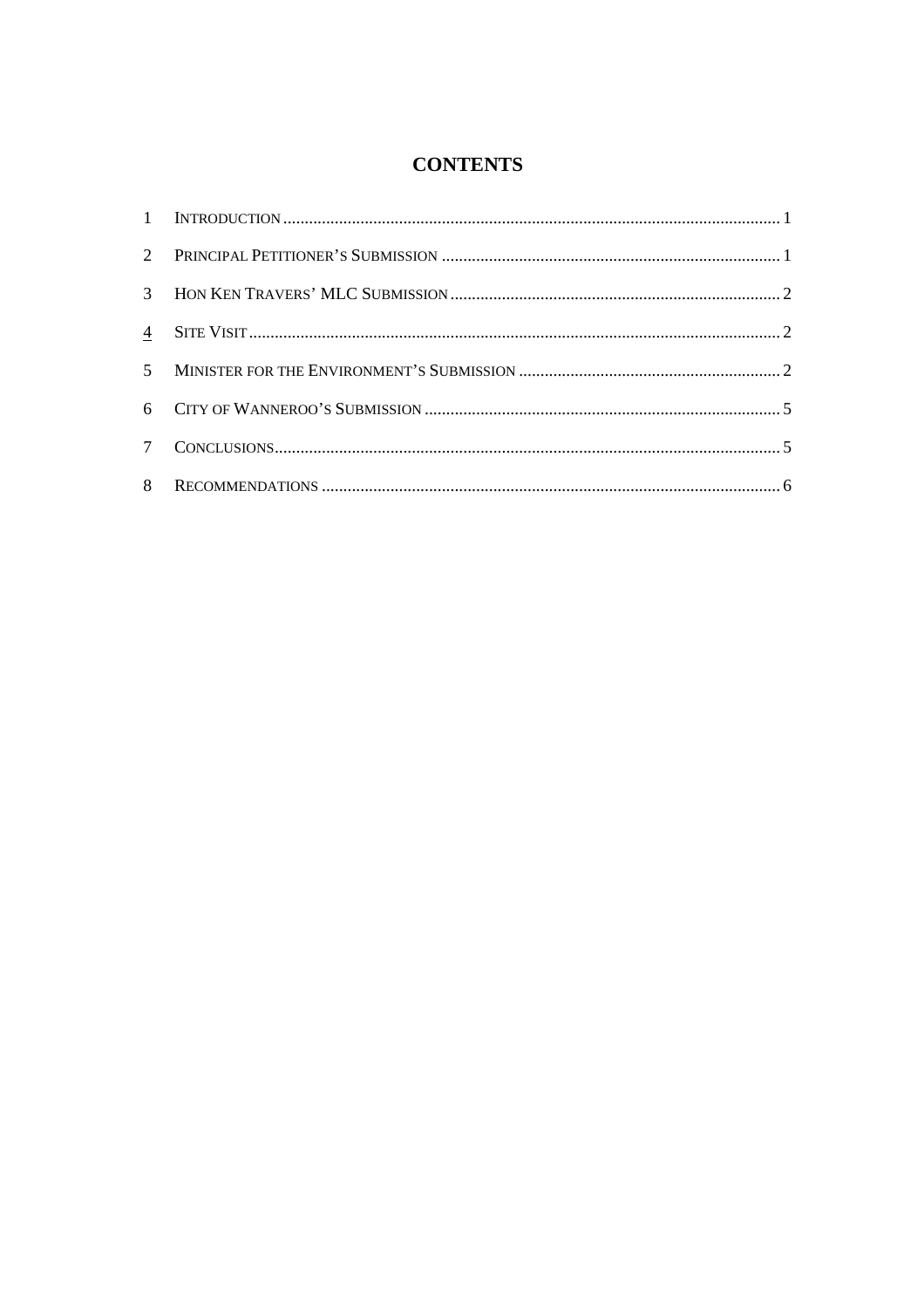#### **REPORT OF THE STANDING COMMITTEE ON CONSTITUTIONAL AFFAIRS**

#### **IN RELATION TO**

#### **A PETITION OPPOSING THE CLOSURE OF THE SWIMMING POOL IN YANCHEP NATIONAL PARK**

#### **1 INTRODUCTION**

- 1.1 On September 21 1999 Hon Ken Travers MLC tabled a petition *(Tabled Paper #180)* opposing the closure of the swimming pool in Yanchep National Park. The petitioners expressed their belief that the swimming pool is important to:
	- the heritage of the National park;
	- the community in Yanchep and Two Rocks; and
	- local children having access to swimming lessons.
- 1.2 The petitioners called on the Government to urgently repair the pool to enable it to open this summer.
- 1.3 The petition was first tabled by Hon Ken Travers on October 21 1997. At that time the Committee sought submissions from the principal petitioner, Hon Ken Travers and the Minister for the Environment.
- 1.4 The petition was retabled by Hon Ken Travers on April 1 1998 and again on December 17 1998.

#### **2 PRINCIPAL PETITIONER'S SUBMISSION**

- 2.1 The Committee received a letter from Mr Stan Daley, the principal petitioner, dated December 1 1997.
- 2.2 Mr Daley advised the Committee that the pool was built in 1932 and opened in 1933 in conjunction with the Gloucester Lodge complex.
- 2.3 Spring water was cycled through the pool which enabled it to stay clean. It also kept the water a cool temperature during the summer months.
- 2.4 In 1968 the pool had several minor changes and the spring water was replaced with chlorinated water.

G:\DATA\CA\CARP\Ca055rp.doc 1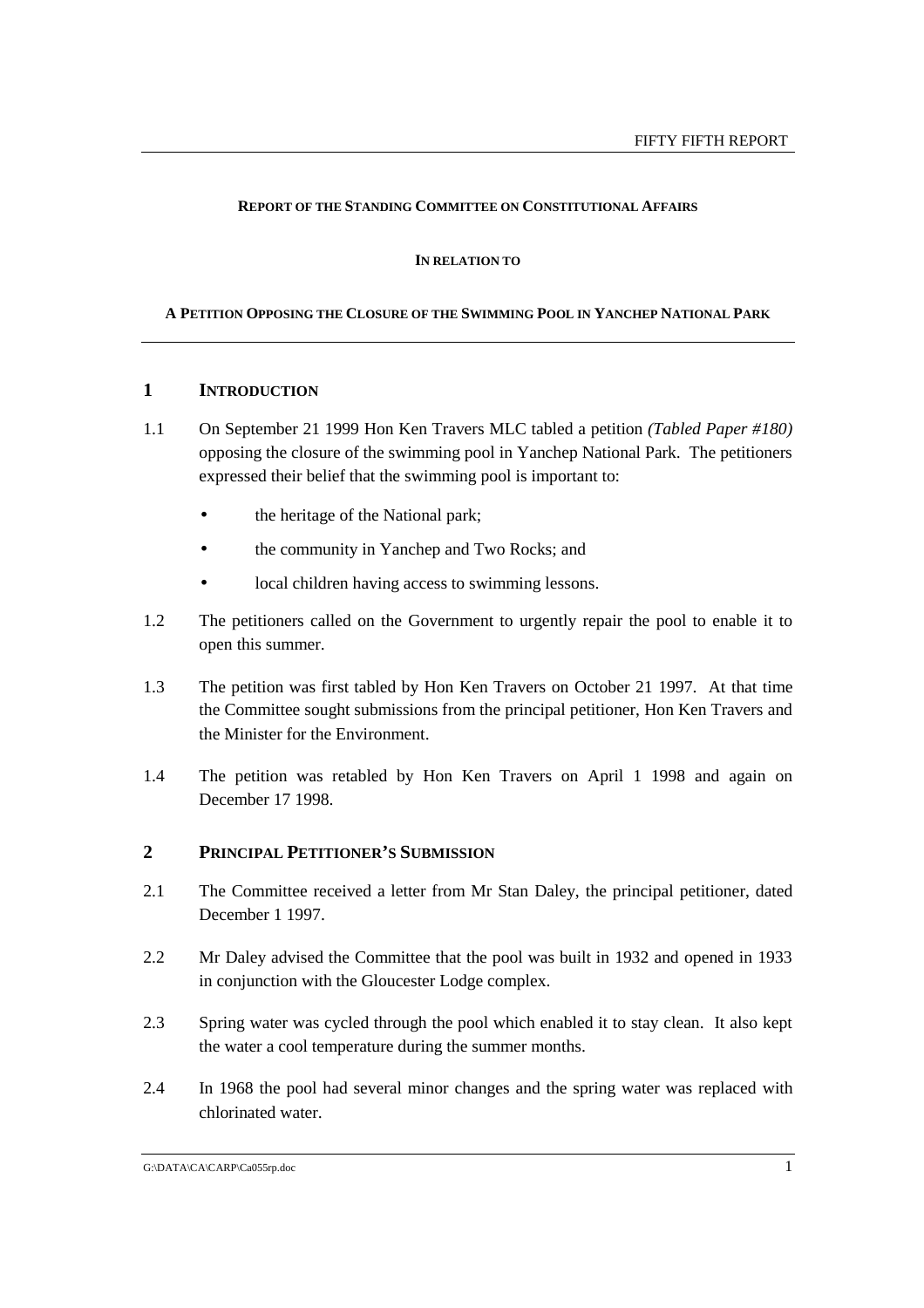- 2.5 Mr Daley advised that the pool is 27.1 meters long and 17.8 meters wide. There is also a wading pool which is 17.8 meters long and 8.6 meters wide.
- 2.6 He advised that the pool was always part of the same lease as Gloucester Lodge until the City of Wanneroo took over the lease of Gloucester Lodge in 1979 to develop it as a museum. At that time the Department of Conservation and Land Management (CALM) took over the running of the pool as a separate complex.
- 2.7 The Committee was informed that the Australian swimming team trained in the pool before leaving for the Olympic games in Germany, and that between 1942 and 1945 the Royal Australian Air Force took over the park facilities as a convalescent area.
- 2.8 Mr Daley submitted that *"With its long history and connection with Gloucester Lodge which is already on the Heritage List a lot of people are of the opinion that the pool should be kept as part of our history also."*
- 2.9 Mr Daley submitted that another reason for the need for the pool to stay open is that Yanchep District High School has no other pool in which to hold swimming lessons. The nearest suitable facility is at Craigie, which is an unacceptably long return trip.

## **3 HON KEN TRAVERS' MLC SUBMISSION**

- 3.1 The Committee received a letter from Hon Ken Travers dated December 5 1997.
- 3.2 Hon Ken Travers submitted that the pool has high heritage value as well as being an important community facility for the Yanchep and Two Rocks community. He also submitted that a long term commitment to maintaining the pool is of upmost importance to the local residents.

## **4 SITE VISIT**

4.1 On March 9 1998 the Committee visited the Yanchep National Park and inspected the swimming pool. The Committee had discussions with the principal petitioner, Hon Ken Travers and representatives of local interest groups concerning the heritage value of the swimming pool.

## **5 MINISTER FOR THE ENVIRONMENT'S SUBMISSION**

- 5.1 The Committee received a letter from Hon Cheryl Edwardes MLA, Minister for the Environment, dated January 12 1998.
- 5.2 The Minister advised that the pool was currently closed because of significant leakage and the need for other substantial repairs. The leaking chlorinated water posed an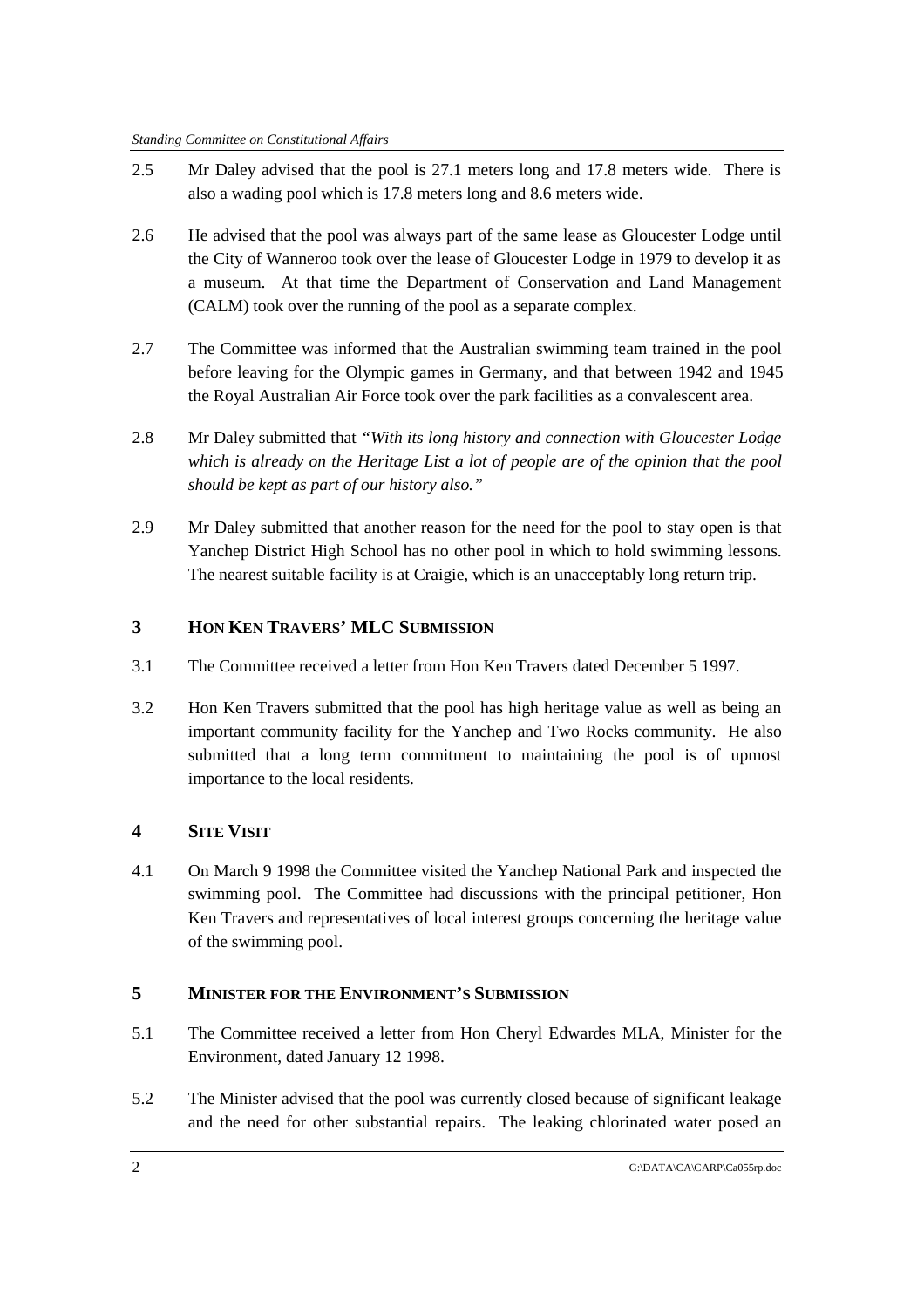unacceptable environmental threat to the surrounding wetlands and the associated ground water. It was therefore necessary to close the pool for the summer season (1997/98) whilst detailed reports and further consideration could be given to the matter.

- 5.3 The Minister advised that she had requested CALM to commission a report to provide cost estimates to repair the structure of the pool, upgrade the plant, and renovate the public facilities to current health and community standards.
- 5.4 The Committee was advised that that report indicated that there were aspects of the works, such as the repair or likely replacement of pipework underneath the pool, which may be costly but which could not be accurately estimated. It also revealed a need for considerable de-watering of the site to undertake any repairs, otherwise the pool would pop out of the ground from the pressure of the surrounding ground water.
- 5.5 The Minister advised that the cost estimates, which were in the order of \$170 000, carried a qualification that they may be exceeded depending on what was discovered during the progress of works.
- 5.6 The Minister submitted that she was aware that the pool was an important recreational facility for the Yanchep-Two Rocks community and was particularly important for interm and school vacation swimming lessons. The Minister advised the Committee that she was concerned that Government expenditure should be directed toward achieving the best outcome for the public.
- 5.7 The Committee was advised that following an approach from the Member for Wanneroo, Mr Iain MacLean MLA, the Minister met with representatives from the Yanchep District High School and the Parents and Citizens Association to discuss the issue.
- 5.8 The Minister advised the Committee that at the meeting she explained that before committing any expenditure required to upgrade and refurbish the pool and its facilities, she wanted to fully explore the option of a purpose built community/school pool which could be located to better service the community and provide a modern amenity.
- 5.9 The Minister submitted that during the meeting it became clear that a purpose built community/school pool would be the best option for the residents of Yanchep-Two Rocks, provided there was strong community support and the cooperation and involvement of the City of Wanneroo.
- 5.10 The Minister advised that as a consequence of the meeting, it was agreed that Mr MacLean would liaise with the various community organisations and chair a

G:\DATA\CA\CARP\Ca055rp.doc 3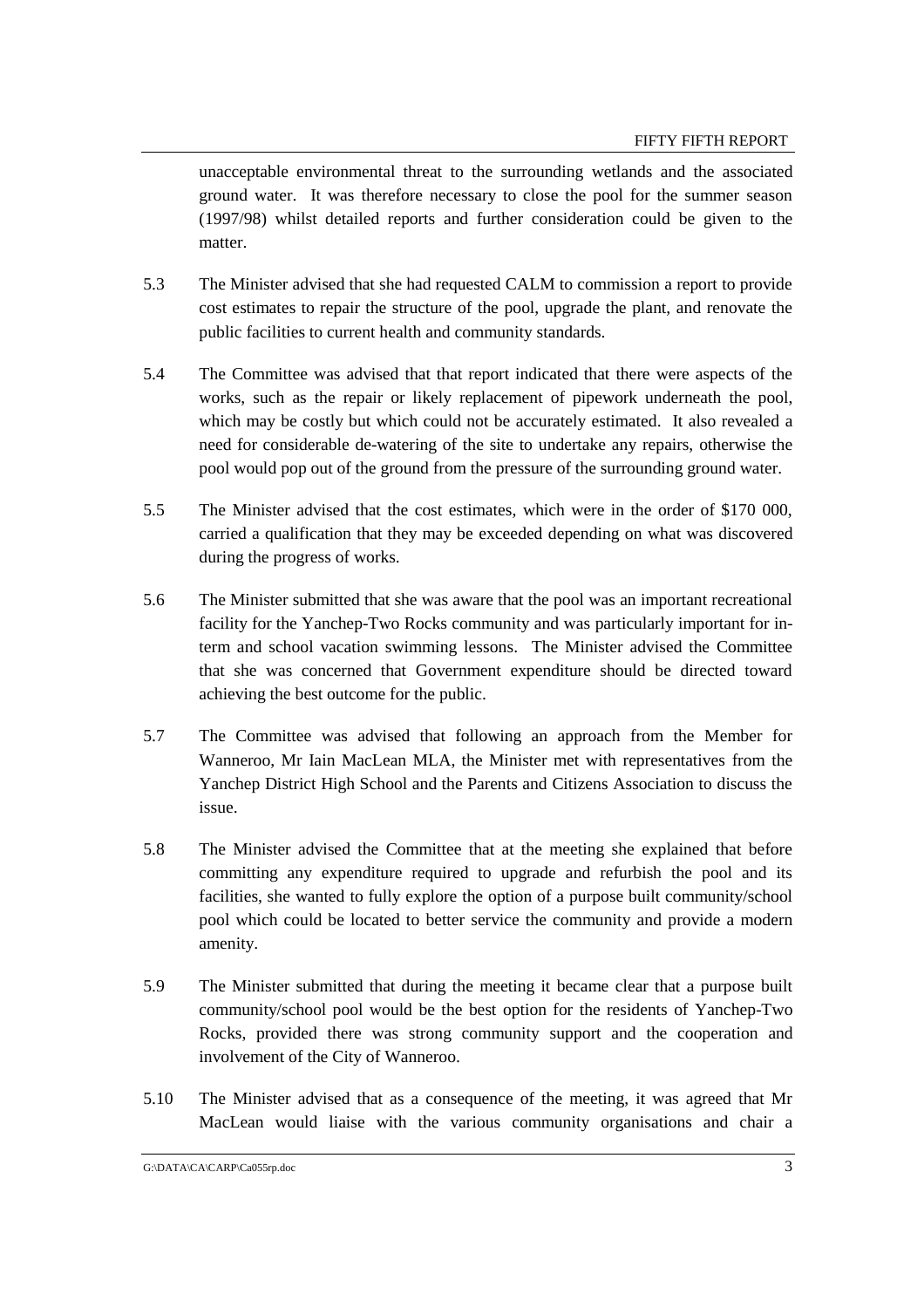community based working group to consider options for the funding, development and operation of a community/school pool.

- 5.11 The Minister concluded by stating that she would be remiss in spending considerable funds upgrading an antiquated park facility when consideration could be given to an alternative which would provide a better, more convenient and longer term solution to the needs of the local community.
- 5.12 Following retabling of the petition on December 17 1998 the Committee again wrote to the Minister for the Environment requesting an update on the status of negotiations regarding the purpose built community/school pool.
- 5.13 The Committee received a reply from the Minister for the Environment dated May 18 1999 in which she advised that Mr MacLean had held discussions with the Commissioners for the City of Joondalup and the Shire of Wanneroo regarding the feasibility of a pool for Yanchep and possible funding sources.
- 5.14 The Minister advised that information given to Mr MacLean from the Commissioners was that it was generally not viable to construct a pool except in association with a complete multi-purpose aquatic centre. The Yanchep district at that stage could not support such a facility.
- 5.15 The Committee was advised that Mr MacLean had asked for a report on the feasibility of staging the development, beginning with a pool for the Yanchep people. The Minister advised that as at May 1999 that report had yet to be completed and it was not likely to be available for some time as staffing within the Shire of Wanneroo was still being finalised.
- 5.16 The Minister concluded by advising that there were no plans for the pool within Yanchep National Park to be reopened.
- 5.17 Following retabling of the petition on September 21 1999 the Committee wrote again to the Minister for the Environment requesting an update on the situation with the swimming pool. The Committee also asked whether there were any plans to open a multi-purpose aquatic centre for the residents of Yanchep.
- 5.18 The Committee received a letter from the Minister for the Environment dated April 11 2000. The Minister re-iterated her previous advice that the pool was closed in March 1997 due to the pronounced structural leaks causing chlorinated water to enter the adjacent wetlands. The pool was also economically inefficient. It was an old pool with outdated plant and equipment which was extremely costly to operate and maintain relative to the level of use.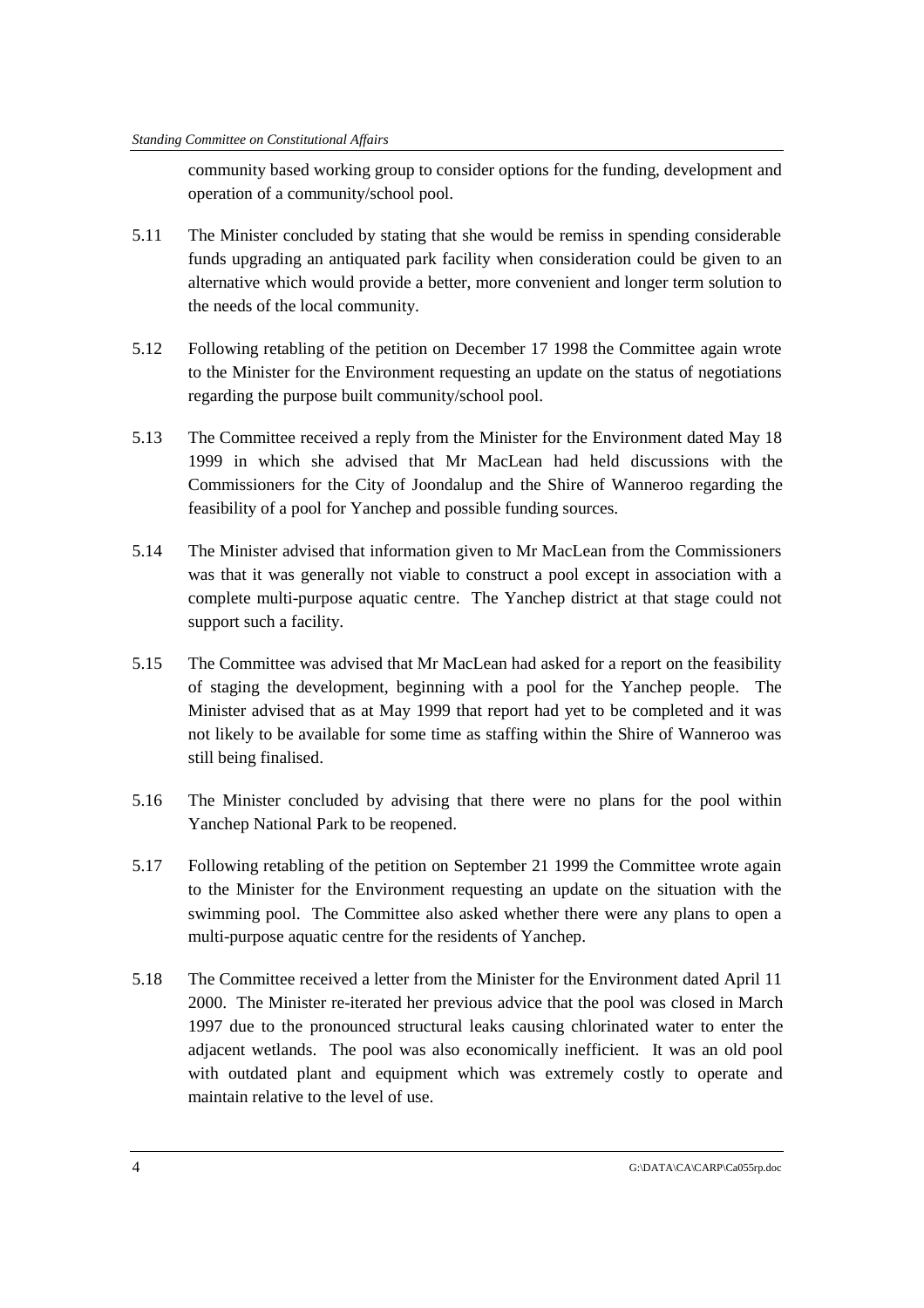5.19 The Committee was advised that as at April 2000 CALM did not have a plan for the disused swimming pool within the park. The Minister advised that during the current revision of the park's management plan this issue would need to be addressed. This would be done through public consultation with relevant stakeholders, the local community and the Yanchep National Park Advisory Committee. Final decisions would be made following public submissions on the draft management plan. That process was expected to be finalised within the next 18-24 months.

### **6 CITY OF WANNEROO'S SUBMISSION**

- 6.1 On March 16 2000 the Committee wrote to Ms Kath White, Chief Executive Officer of the City of Wanneroo, requesting an update on the situation with the swimming pool. The Committee also asked whether there were any plans to open a multipurpose aquatic centre for the residents of Yanchep.
- 6.2 The Committee received a letter from Ms Kath White dated April 11 2000. Ms White advised that at that stage the City of Wanneroo did not have any plans to open a multipurpose aquatic centre at Yanchep.

### **7 CONCLUSIONS**

- 7.1 The Committee recognises the heritage value of the swimming pool as one of the first public swimming pools built in Western Australia. This is reflected in its heritage listings by the City of Wanneroo and the Heritage Council of Western Australia.
- 7.2 The Committee notes that the swimming pool served as an important facility for:
	- the local Yanchep-Two Rocks community;
	- the coastal communities further north; and
	- visitors to the Yanchep National Park.
- 7.3 The Committee concludes that the State of Western Australia has responsibility for the preservation of this historical site.
- 7.4 The Committee believes that there is still an on-going need to service the people listed in paragraph 7.2 and that the provision of this service is a shared responsibility of State and Local Government authorities.